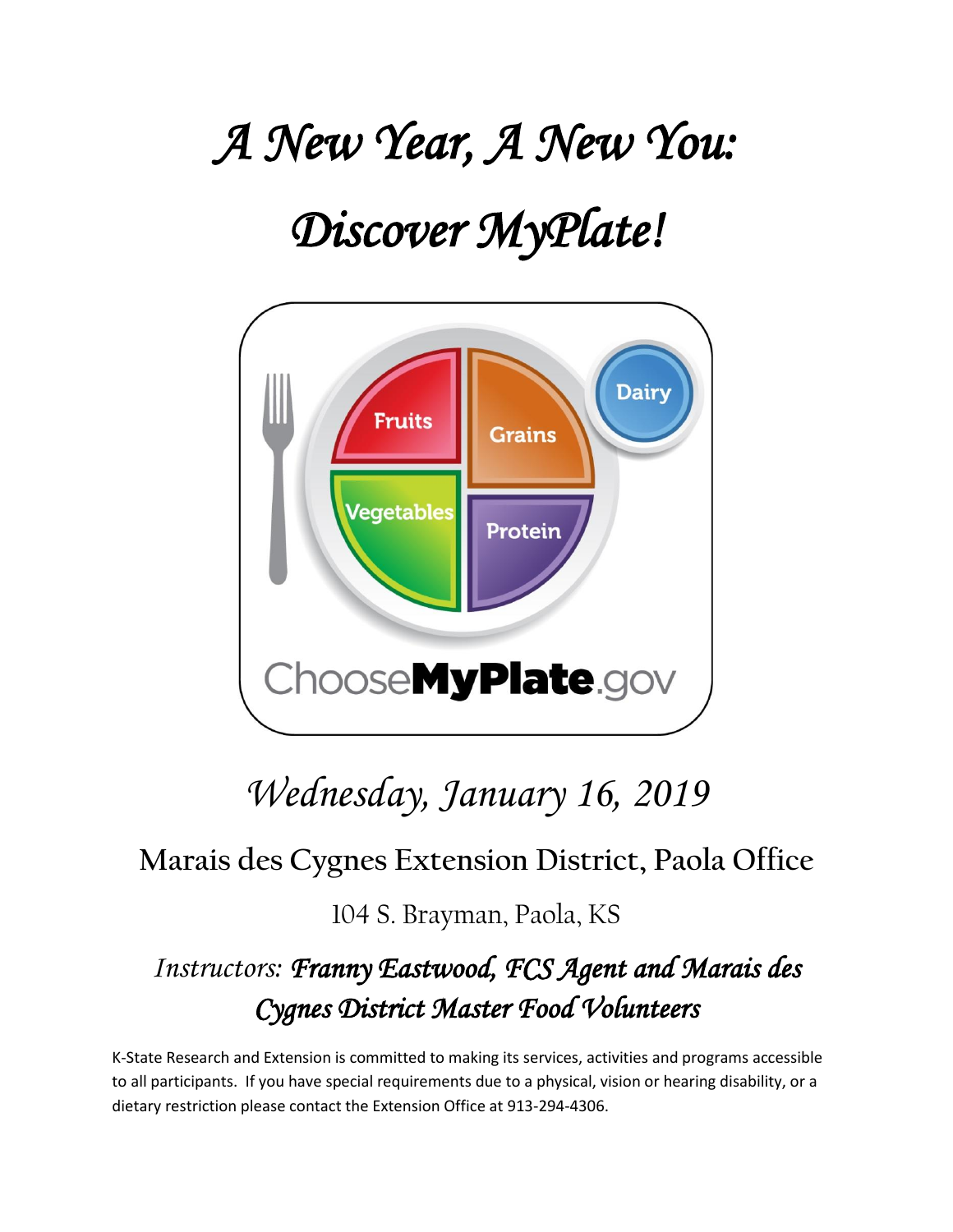MyPlate is a reminder to find your healthy eating style and build it throughout your lifetime. Everything you eat and drink matters. The right mix can help you be healthier now and in the future. This means:

- Focus on variety, amount, and nutrition.
- Choose foods and beverages with less saturated fat, sodium, and added sugars.
- Start with small changes to build healthier eating styles.
- Support healthy eating for everyone.

Eating healthy is a journey shaped by many factors, including our stage of life, situations, preferences, access to food, culture, traditions, and the personal decisions we make over time. All your food and beverage choices count**. MyPlate website: [www.choosemyplate.gov](http://www.choosemyplate.gov/)**

#### **1916 to 1930s: "Food for Young Children" and "How to Select Food"**



**1940s: A Guide to Good Eating (Basic Seven)**

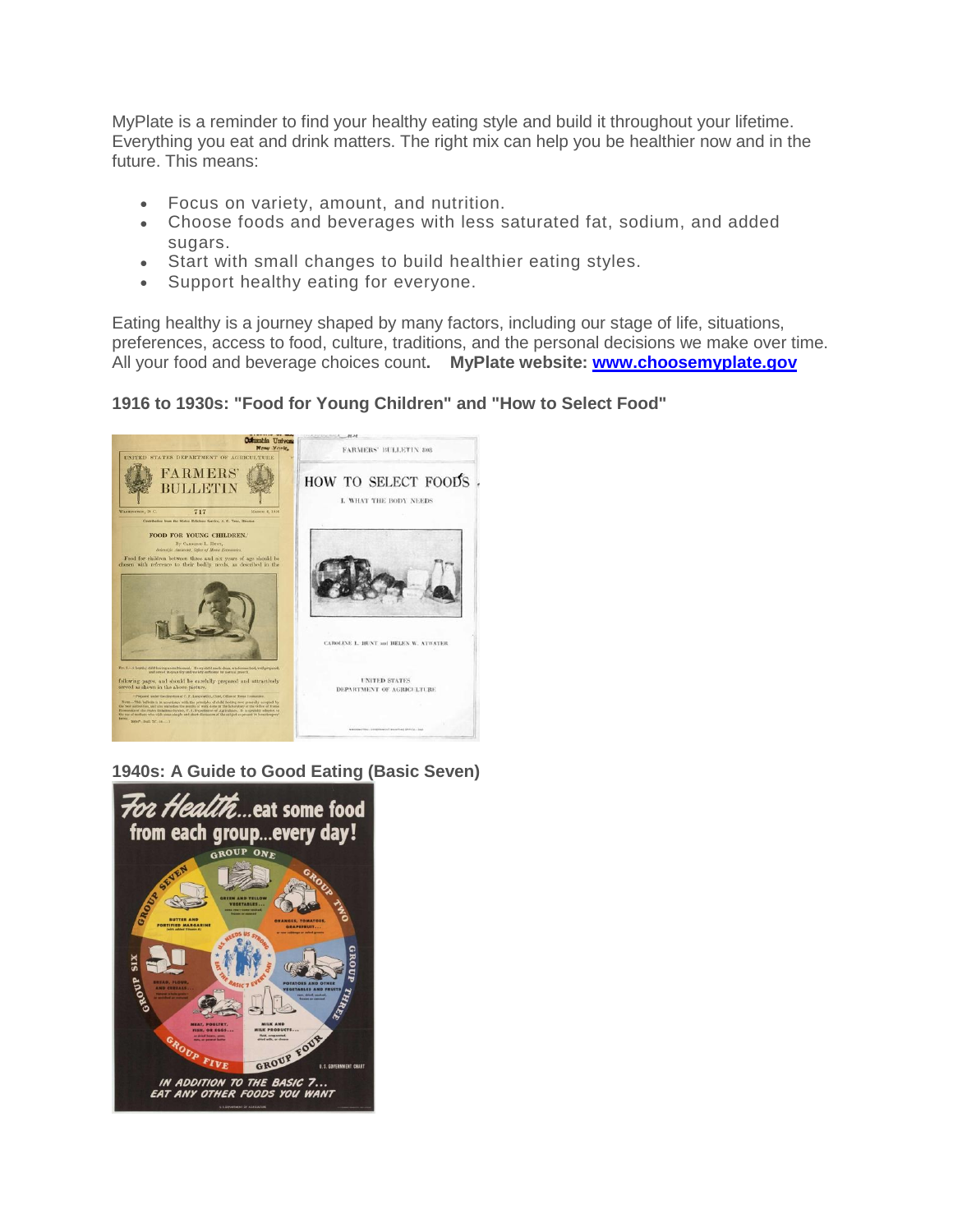**1956 to 1970s: Food for Fitness, A Daily Food Guide (Basic Four)**



**1979: Hassle-Free Daily Food Guide**

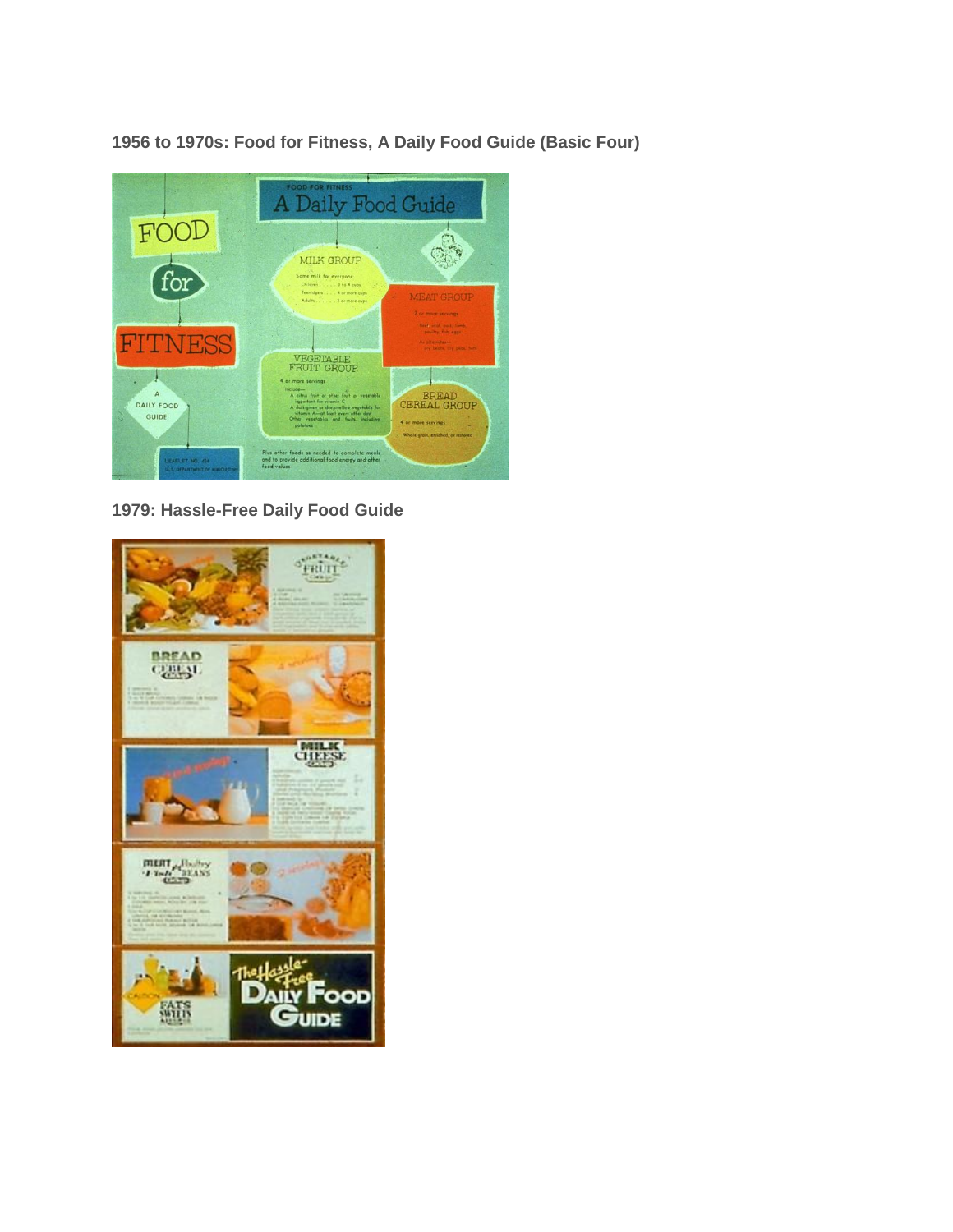**1984: Food Wheel: A Pattern for Daily Food Choices**



#### **1992: Food Guide Pyramid**





**2005: MyPyramid Food Guidance System**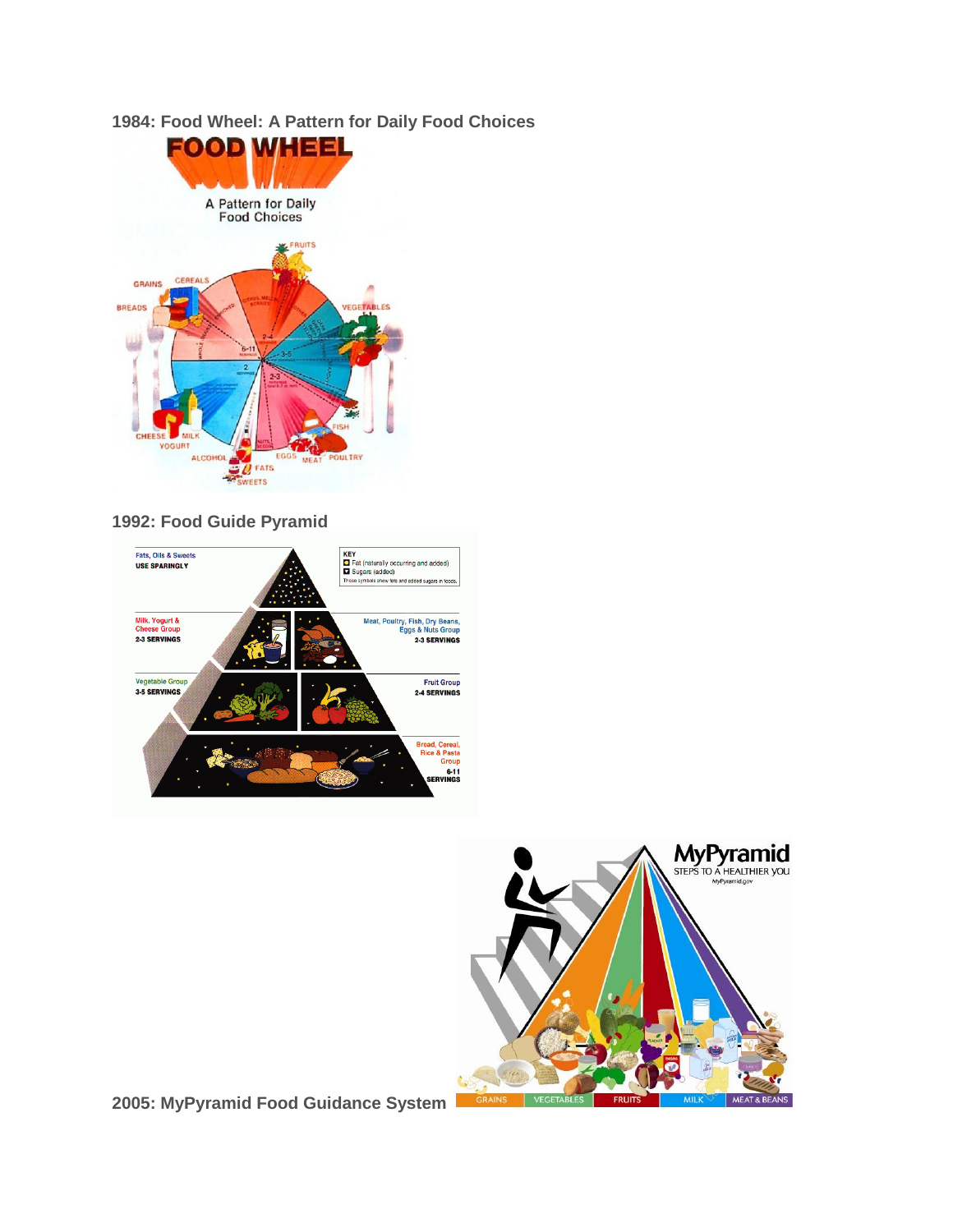#### **2011: MyPlate**



- Introduced along with updating of USDA food patterns for the*2010 Dietary Guidelines for Americans*
- Different shape to help grab consumers' attention with a new visual cue

#### **MyPlate Messages**

Find MyPlate tips and solutions that reflect your personal preferences, values, traditions, culture, and budget. The MyPlate consumer messages to help communicate the *2015-2020 Dietary Guidelines for Americans* are:

**Everything you eat and drink over time matters. The right mix can help you be healthier now and in the future. Start with small changes to make healthier choices you can enjoy.** 

**Find your healthy eating style and maintain it for a lifetime. This means:**

| • Make half your plate fruits and<br>vegetables. | • Move to low-fat and fat-free milk or<br>yogurt. |
|--------------------------------------------------|---------------------------------------------------|
| ○ Focus on whole fruits.                         | • Vary your protein routine.                      |
| ○ Vary your veggies.                             | • Drink and eat less sodium, saturated            |
| • Make half your grains whole grains.            | fat, and added sugars.                            |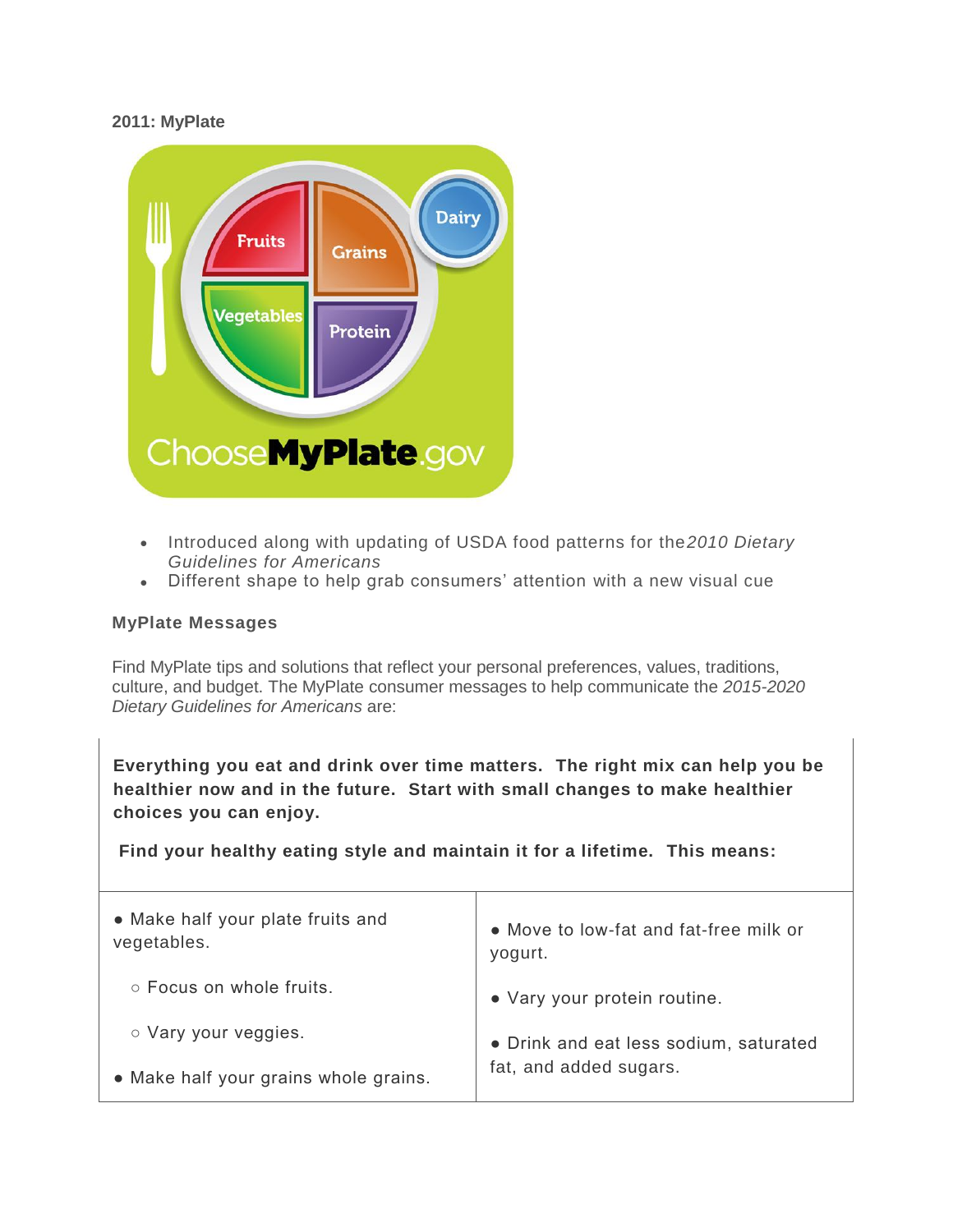#### **Baked Potato Bar**

Baked potato bars are fun to serve and can make a full meal. They are great for serving a large group, a fundraiser or just a few family members. There are several different ways you can bake potatoes and all of them are relatively easy.

Large sized russet potatoes are the most commonly used and make the best baking potato. Always scrub each potato with a brush to be sure it is good and clean, and pick out any sprouts and cut away any dark spots. Thoroughly dry the potatoes before cooking. Poke holes in your potatoes with a fork to keep them from bursting while they are cooking. Before cooking, wrap potatoes in foil or oil the skins. Wrapping them in foil will give you a softer skin and oiling the skin and skipping the foil will give you a crusty skin. If you oil the skin, you may also want to rub the potato with salt to add extra flavor, sea salt works well for this.

**Oven Method:** If baking in the oven preheat your oven to 375 degrees and bake potatoes for 60 to 90 minutes. Gently squeeze the potato using a hot pad so you don't burn yourself. If it is squeezable, it is done.

**Microwave Method:** DO NOT WRAP POTATOES IN FOIL. Place on a paper plate or other microwave safe dish and cook on high 6 to 12 minutes.

**Slow Cooker Method**: Wrap potatoes in foil and place in slow cooker and cook on low for 7 to 8 hours.

**Electric Pressure Cooker**: Add 1 cup of water in the bottom of the cooker and place a steamer basket in the cooker. Put your potatoes in, vent to steam and set manual cook time for 20 minutes for medium sized potatoes and 30 minutes for large potatoes. Release pressure naturally.

**Combination Microwave and Oven**: Use this method if you want a crisp skin in a short period of time. Microwave the potatoes on high for 3 minutes. Remove and make a foil tray to hold the potatoes. Cover the potato with oil and sprinkle with salt. Place potato on the foil tray but do not wrap it. Bake 25 minutes at 410 degrees.

A baked potato bar can be as simple as basic loaded baked potato ingredients or you can give many options and choices to your guests. When setting up your bar, start with plates and then baked potatoes. Next on the bar should be the most common toppings which are dairy toppings; butter, margarine, sour cream, plain yogurt and cheeses. Popular varieties of cheeses are; cheddar, parmesan, Colby, taco blend and blue cheese crumbles. You can also place your cheeses around the group of toppings that go well with that particular cheese. Here are some examples: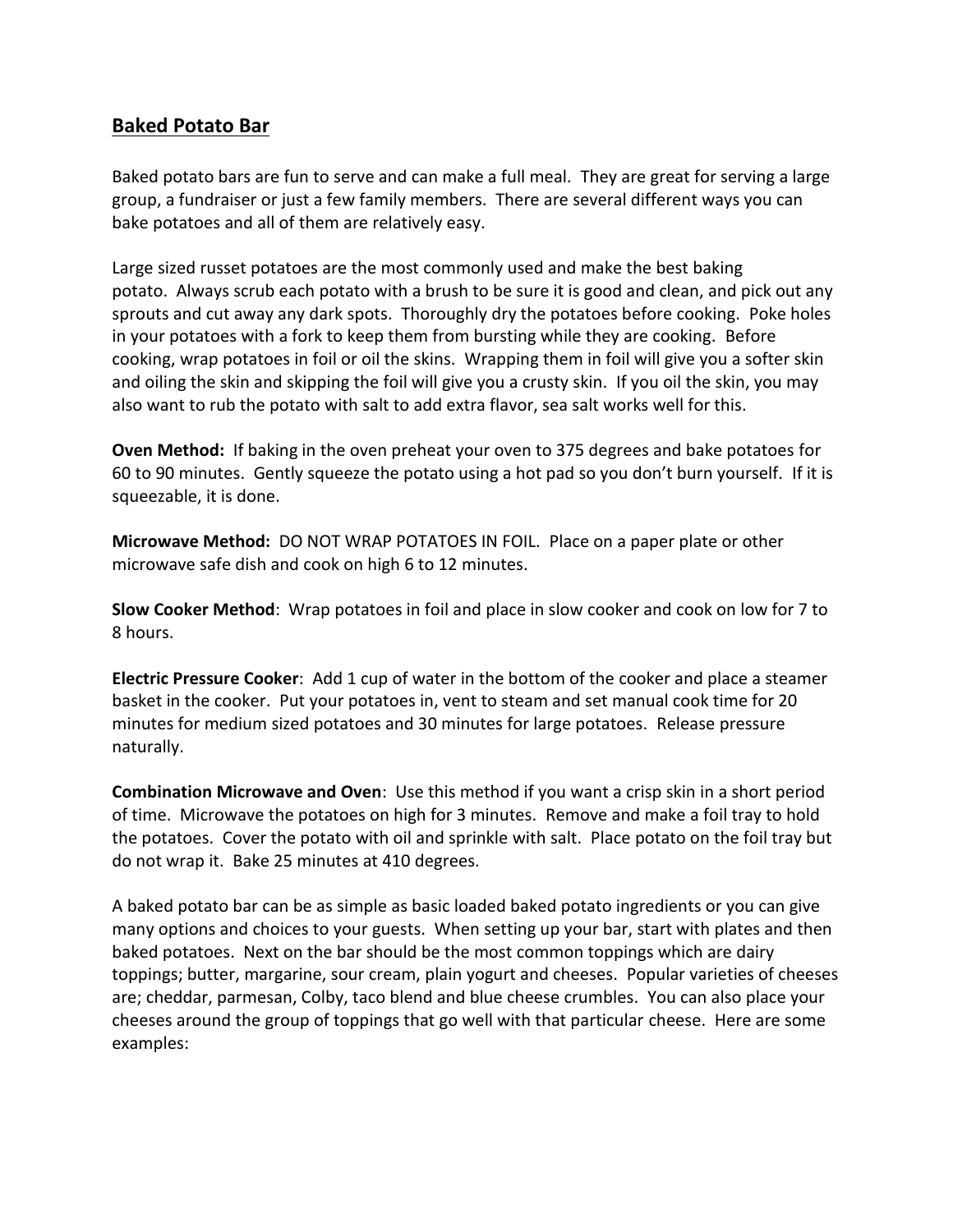- Ham and Broccoli are popular toppings and go well with a cheese sauce or cheddar cheese so place them in the same area.
- Taco flavored meat topping goes well with taco blend cheese and salsa.
- Chili is a popular topping and goes well with sharp cheddar cheese and chopped onions.
- Other popular toppings are bacon, pulled pork, shredded beef, sautéed mushrooms and chopped green or multi colored peppers.

You could also set up your potato bar with all of your dairy together, all your meat based choices in a grouping, all your vegetables in a group and then your sauces. Usually the sauces are the last thing you would add to your potato.

Load up that potato and enjoy!

#### **MEDITERRANEAN QUINOA SALAD**

Yield: 6 Servings, Serving Size- 3/4 cup

1 cup uncooked quinoa

2 cups water

1/4 cup red onion, diced  $1/2 - 3/4$  lemon, squeezed 1/4 cup (about 10) Kalamata olives, pitted and sliced 2 Tbsp. extra virgin olive oil 2 cups cucumber, peeled and diced (from 1 English) 1 cup cherry tomatoes, quartered 1/3 cup crumbled feta Salt and fresh pepper, to taste

#### DIRECTIONS:

Rinse quinoa for about 2 minutes, using your hands to sift while washing. Fill a medium pot with water, add quinoa and salt to taste and bring to a boil. When the water boils, reduce heat to low and cover; simmer covered 15 minutes. Remove from heat and keep covered an additional 5 minutes without lifting the lid; then fluff with a fork and set aside in a large mixing bowl to cool.

While the quinoa cools, dice all the vegetables.

Add the red onion, olives, cucumber, tomatoes to the cooled quinoa, and squeeze 1/2 lemon over it.

Drizzle the olive oil over the quinoa, then add feta, salt and pepper to taste and toss well.

Taste for salt and adjust as needed, add more lemon juice if needed.

#### **Nutrition Facts**

| servings per container<br>Serving size | (128g)         |
|----------------------------------------|----------------|
| Amount per serving<br>Calories         | 100            |
|                                        | % Daily Value* |
| Total Fat 6q                           | 8%             |
| Saturated Fat 1.5g                     | 8%             |
| Trans Fat 0g                           |                |
| Cholesterol 5mg                        | 2%             |
| Sodium 180mg                           | 8%             |
| Total Carbohydrate 10g                 | 4%             |
| Dietary Fiber 1g                       | 4%             |
| Total Sugars 2g                        |                |
| Includes 0g Added Sugars               | 0%             |
| Protein 3g                             |                |
| Vitamin D 0mcq                         | 0%             |
| Calcium 61mg                           | 4%             |
| lron 1ma                               | 6%             |
| Potassium 190mg                        | 4%             |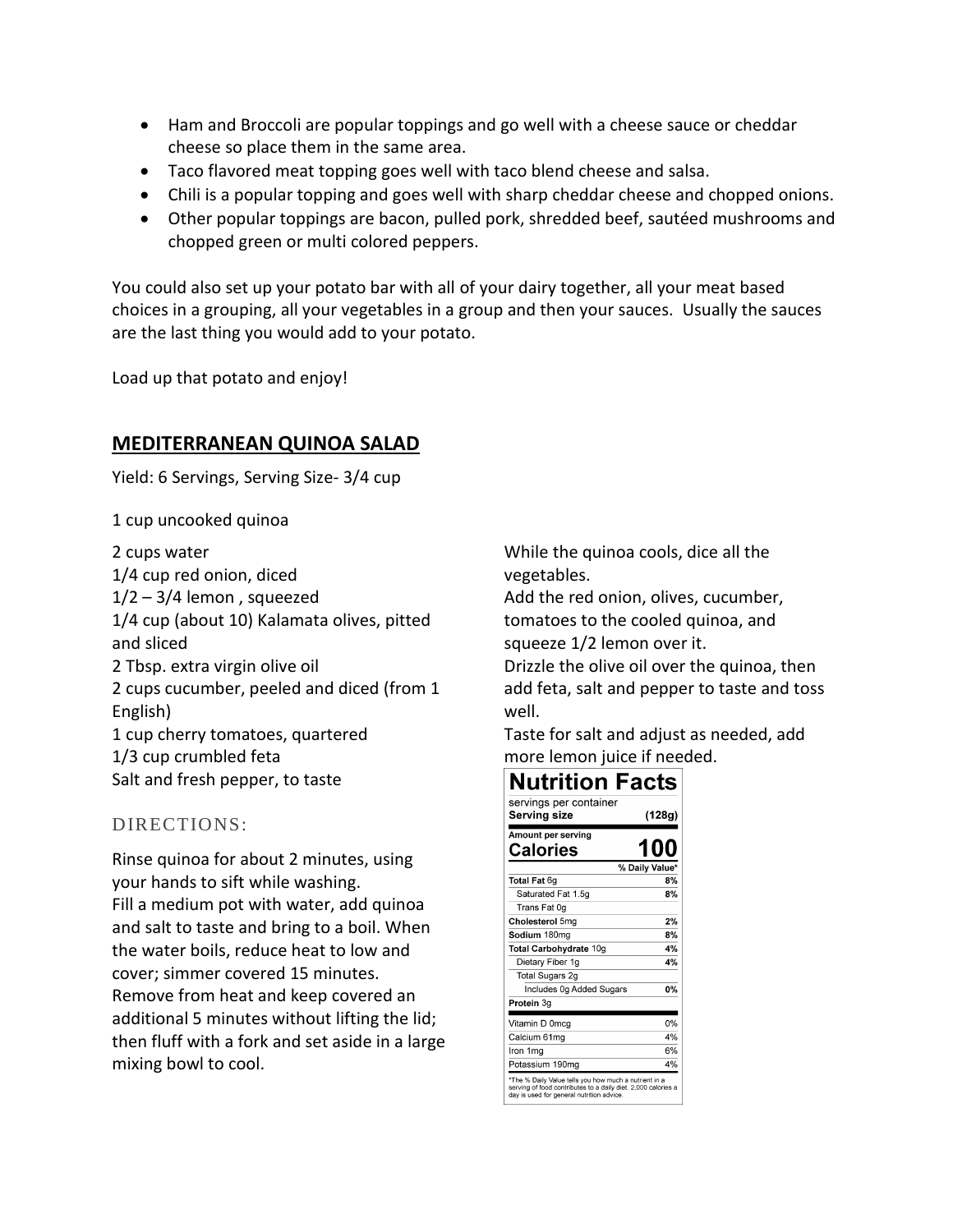#### **Festive Cranberry Salad**

#### **Makes 14 servings**

- 1 pkg. (12 oz) fresh or frozen cranberries
- ¾ cup water
- ½ cup sugar
- 5 medium apples, diced
- 2 medium firm bananas, sliced
- 1 ½ cups fresh or frozen blueberries, thawed
- 1 can (11 oz) mandarin oranges, undrained
- 1 cup fresh or frozen raspberries, thawed

¾ cup fresh strawberries, halved

- 1) In a large saucepan, combine the cranberries, water and sugar. Cook and stir over medium heat until berries pop, about 15 minutes. Remove from heat, cool slightly.
- 2) In a bowl, combine the remaining ingredients. Add cranberry mixture, stir gently. Refrigerate until serving.

Nutrition Information: Serving size- ¾ cup

105 cal., 0 fat, 0 cholesterol, 2 mg sodium, 27 carb., 1g protein.